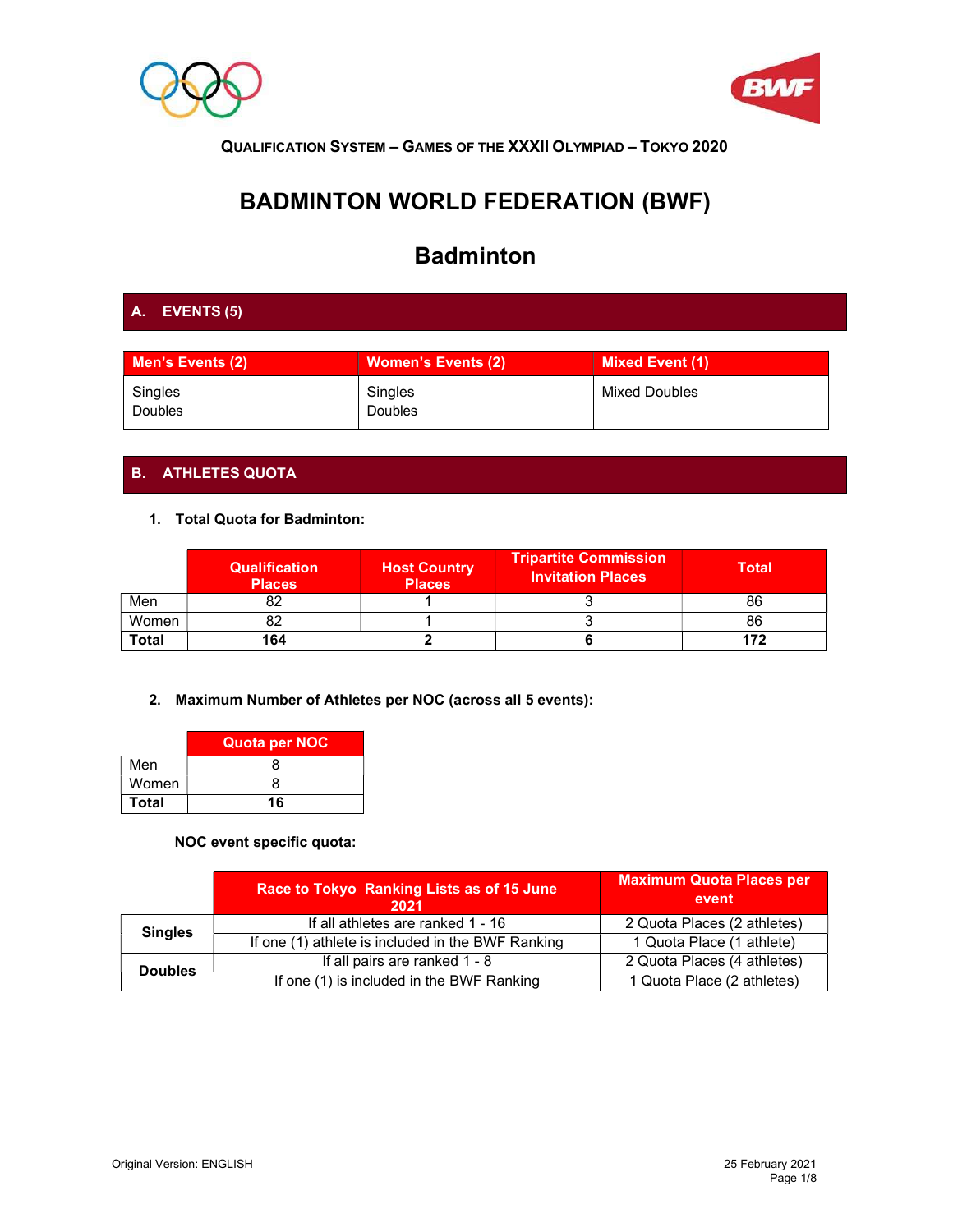



|                        | Initial Number of Athletes per Event* |
|------------------------|---------------------------------------|
| Men's Singles          | 38                                    |
| <b>Women's Singles</b> | 38                                    |
| <b>Men's Doubles</b>   | 32 (16 pairs)                         |
| <b>Women's Doubles</b> | 32 (16 pairs)                         |
| <b>Mixed Doubles</b>   | 32 (16 pairs)                         |
| Total                  | 172                                   |

#### 3. Number of athletes per event

\*Before reallocation of quota places to Singles for athletes participating in both Singles and Doubles events

#### 4. Type of Allocation of Quota Places:

The quota place is allocated to the athlete(s) by name.

If an NOC has more athletes/pairs qualified in any event than its entitled number of Quota Places, according to the Race to Tokyo Ranking Lists as 15 June 2021, the NOC can decide to decline a Quota Place allocated to the highest ranked athlete/pair and choose a lower ranked eligible athlete/pair during the different phases of reallocation of Quota Places, as detailed in paragraph F. Reallocation of Unused Quota Places. The NOC will however not be able to enter a declined athlete/pair at the time of final entries, should the lower ranked athlete/pair become unavailable

## C. ATHLETE ELIGIBILITY

All athletes must comply with the provisions of the Olympic Charter currently in force, including but not limited to, Rule 41 (Nationality of Competitors) and Rule 43 (World Anti-Doping Code and the Olympic Movement Code on the Prevention of Manipulation of Competitions). Only those athletes who comply with the Olympic Charter may participate in the Olympic Games Tokyo 2020.

#### Additional IF Eligibility Criteria:

To be eligible to participate in the Olympic Games Tokyo 2020, all athletes (including athletes receiving Tripartite Commission Invitation Places) must have played in a minimum of three (3) tournaments in their respective event counting towards the World Ranking Lists during the Olympic qualifying periods (29 April 2019- 15 March 2020 & 4 January 2021-13 June 2021) and be registered in the Race to Tokyo Ranking Lists of 15 June 2021.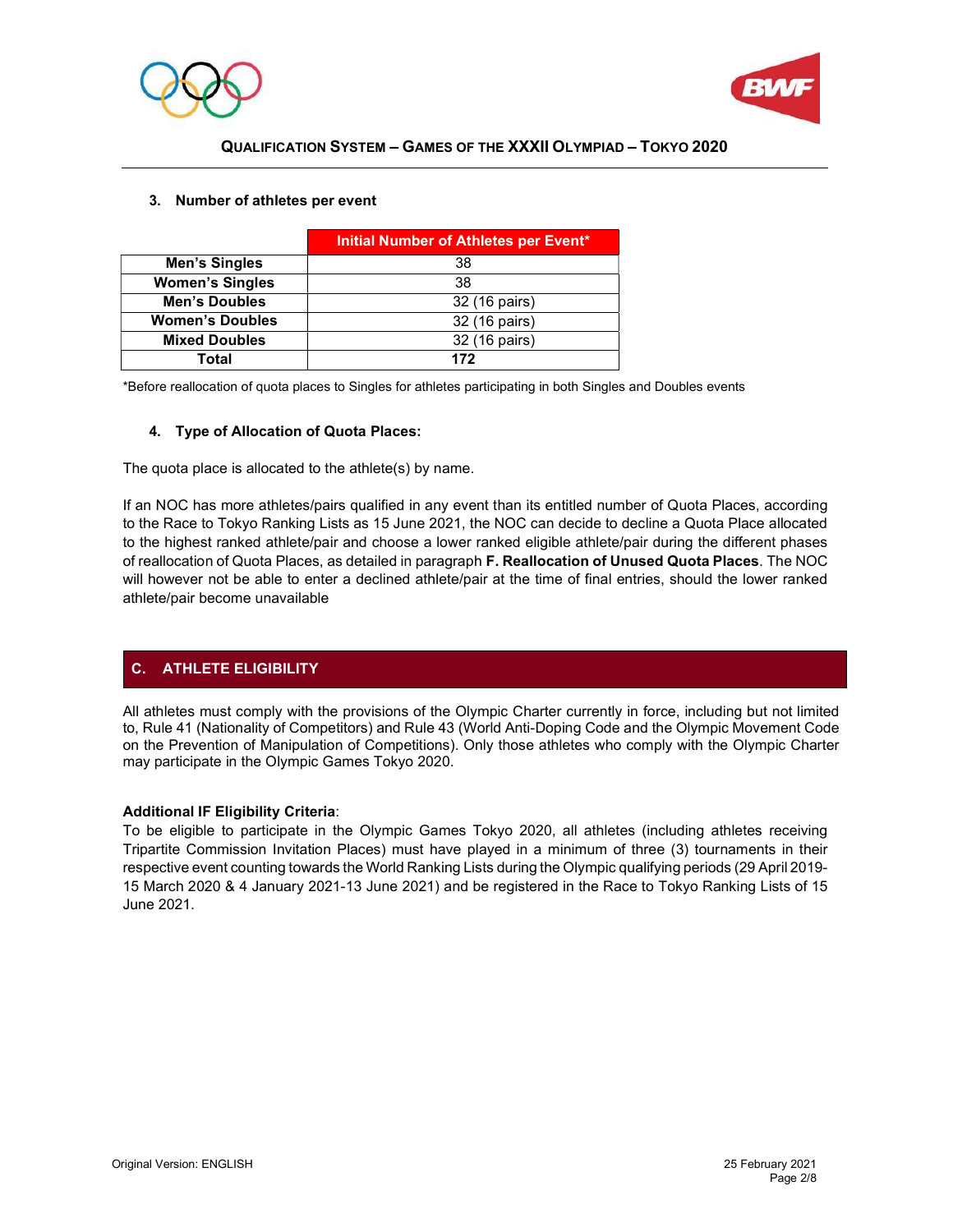



# D. QUALIFICATION PATHWAY

# QUALIFICATION PLACES

#### MEN / WOMEN / MIXED

The Race to Tokyo Ranking Lists of 15 June 2021 will be used to allocate the athletes Quota Places in Men's and Women's Singles, and Men's, Women's and Mixed Doubles. Each list will be based on results achieved during the period 29 April 2019 to 15 March 2020 & 4 January 2021 - 13 June 2021. Participation in any of the following events will count towards the respective Race to Tokyo Ranking Lists during the qualification period:

For period 29 April 2019 to 15 March 2020 – any of the following tournaments:

- Thomas & Uber Cup
- Sudirman Cup
- World Championships
- Grade 2 BWF tour tournaments Levels 1 to 6
- Grade 3 BWF Continental tour tournaments International Challenge, International Series & Future Series
- Continental Championships (individual and team)
- Continental Multi sports games Pan America Games, European Games, and African Games
- Any other international event sanctioned by BWF and included in advance and with BWF approval as being part of the World Ranking Lists

For period 4 January 2021 to 13 June 2021 – the following eligible tournaments if hosted within the period\*:

| <b>TOURNAMENT</b>                           | <b>CATEGORY/LEVEL</b>                | <b>HOST</b> |
|---------------------------------------------|--------------------------------------|-------------|
| Lingshui China Masters 2021                 | Grade 2 - Level 6                    | <b>CHN</b>  |
| German Open 2021                            | Grade $2 -$ Level 5                  | <b>GER</b>  |
| Portuguese International Championships 2021 | Grade 3 - International Series       | <b>POR</b>  |
| KaBaL International Karviná 2021            | Grade 3 - International Series       | CZE         |
| Swiss Open 2021                             | Grade $2 -$ Level 5                  | <b>SUI</b>  |
| Giraldilla 2021                             | Grade 3 - Future Series              | <b>CUB</b>  |
| North Harbour International 2021            | Grade 3 - Future Series              | <b>NZL</b>  |
| Vietnam International Challenge 2021        | Grade 3 - International Challenge    | <b>VIE</b>  |
| Orleans Masters 2021                        | Grade $2 -$ Level $6$                | <b>FRA</b>  |
| India Open 2021                             | Grade 2 - Level 4                    | <b>IND</b>  |
| Waikato International 2021                  | Grade 3 - International Series       | <b>NZL</b>  |
| Polish Open 2021                            | Grade 3 - International Challenge    | <b>POL</b>  |
| Canadian International Challenge 2021       | Grade 3 - International Challenge    | CAN         |
| Malaysia Open 2021                          | Grade $2 -$ Level 3                  | <b>MAS</b>  |
| Osaka International Challenge 2021          | Grade 3 - International Challenge    | <b>JPN</b>  |
| Finnish Open 2021                           | Grade 3 - International Challenge    | <b>FIN</b>  |
| Singapore Open 2021                         | Grade 2 - Level 4                    | <b>SIN</b>  |
| Dutch International 2021                    | Grade 3 - International Series       | <b>NED</b>  |
| Croatian International 2021                 | Grade 3 - Future Series              | <b>CRO</b>  |
| Peru International 2021                     | Grade 3 - International Series       | <b>PER</b>  |
| 2021 European Championships                 | Continental Individual Championships |             |
| Badminton Asia Championships 2021           | Continental Individual Championships |             |
| Pan Am Individual Championships 2021        | Continental Individual Championships |             |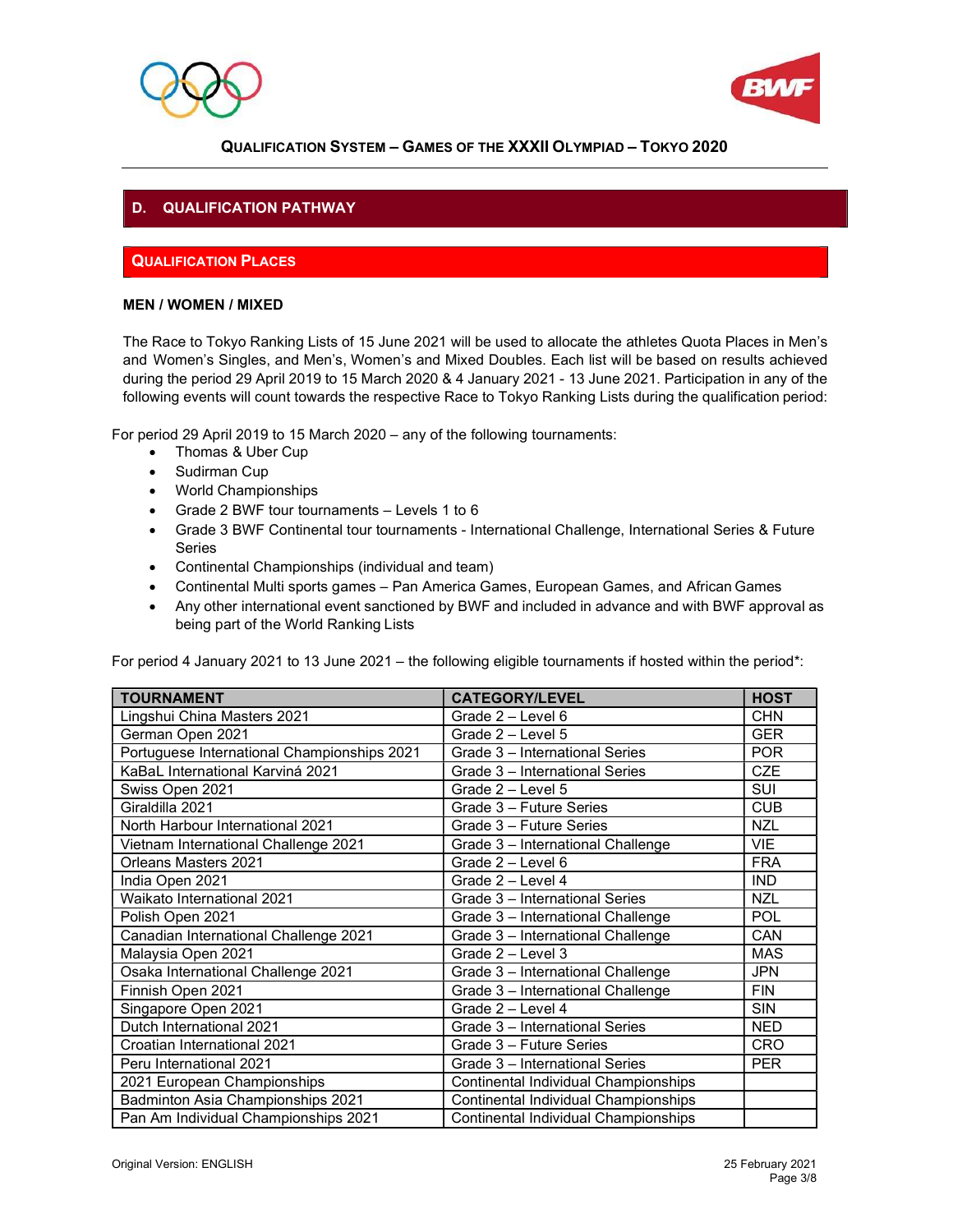



Badminton Asia Team Championships 2021\*\*

\* Some of the listed eligible tournaments may not be hosted within the period 4 January 2021 to 13 June 2021, but no replacement tournaments will then be included. If they are hosted at a later date outside of the extended qualification period they will not be included in the Race to Tokyo rankings.

\*\* Only players from China Badminton Association and Hong Kong Badminton Association will be awarded points in the men's and women's singles and doubles events but not the mixed doubles event from the Badminton Asia Team Championships 2021 as these players were deprived of the option to play in the 2020 Badminton Asia Team Championships due to the COVID-19 situation.

BWF will allocate quota places satisfying the following principles:

- Allocation of Qualification Places (see section "Qualification Places" for Singles and Doubles")
- Allocation of Host Country Places in singles from World Ranking Lists or as notified from the Host Country before 17 June 2021 (see section "Host Country Places")
- Allocation of Tripartite Places in singles (see section "Tripartite Commission Invitation Places")
- Allocation of Continental Confederation Places (see section "Qualification Places" for Singles and Doubles")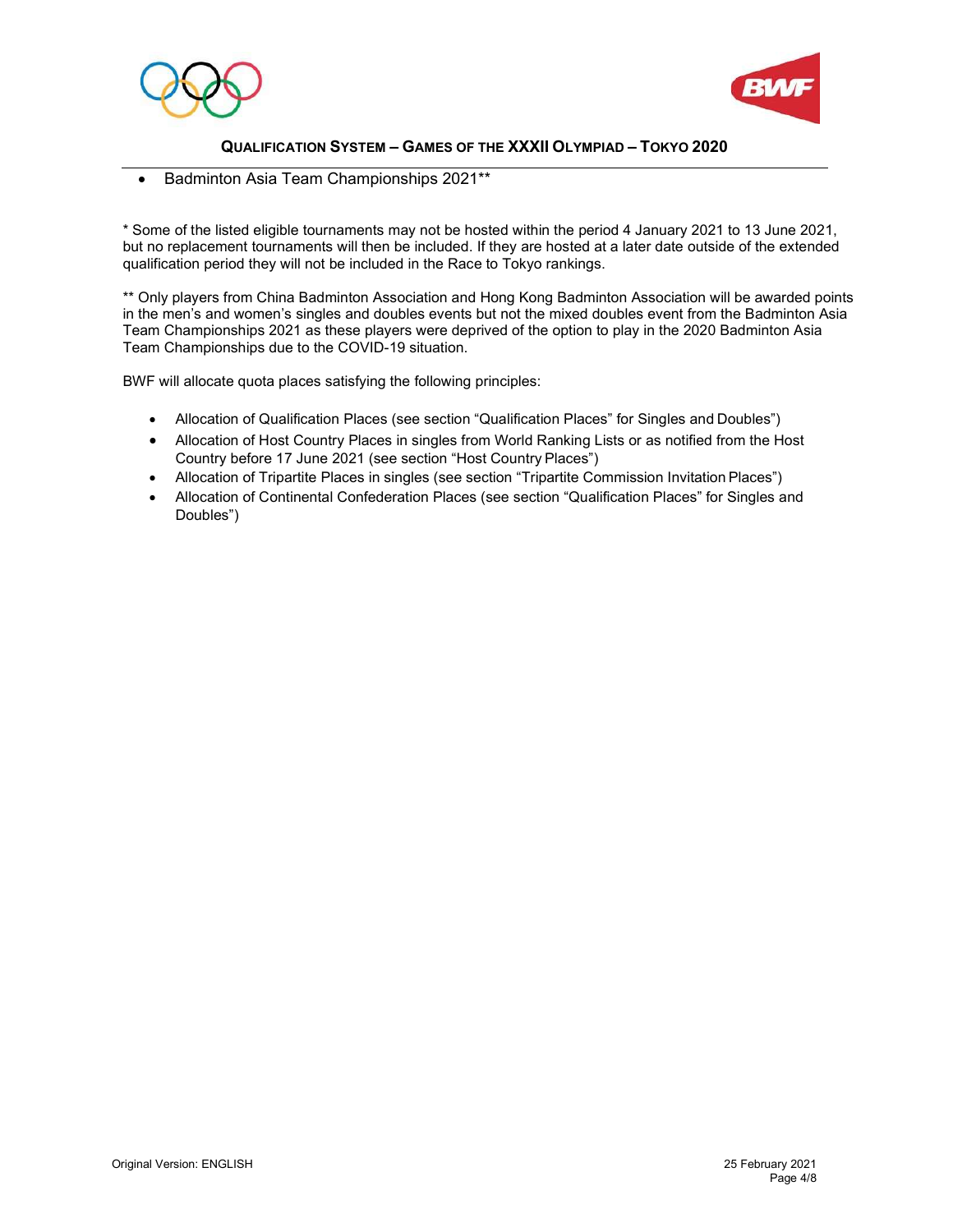



# **Singles**

| <b>Number of Individual</b><br><b>Quota Places</b> | <b>Qualification</b><br><b>Event</b>                                                                                                                                                                                                                                                                                                                                                                                                                                                                                                                                                                                                                     |
|----------------------------------------------------|----------------------------------------------------------------------------------------------------------------------------------------------------------------------------------------------------------------------------------------------------------------------------------------------------------------------------------------------------------------------------------------------------------------------------------------------------------------------------------------------------------------------------------------------------------------------------------------------------------------------------------------------------------|
|                                                    | BWF Race to Tokvo Ranking list of 15 June 2021                                                                                                                                                                                                                                                                                                                                                                                                                                                                                                                                                                                                           |
| 68<br>Men's: 34<br>Women's: 34                     | The BWF Race to Tokyo Ranking List of 15 June 2021 will be used to allocate<br>34 individual quota places per gender to the highest ranked athletes, respecting<br>the maximum quota allocation per NOC per event.                                                                                                                                                                                                                                                                                                                                                                                                                                       |
|                                                    | The 34 quota places will include the Continental Representation Places.                                                                                                                                                                                                                                                                                                                                                                                                                                                                                                                                                                                  |
|                                                    | In each singles event, there shall be at least one (1) athlete from each of the five<br>(5) BWF Continental Confederations (Continental Representation Places). If for<br>a particular Continental Confederation there is no singles athlete qualified in an<br>event, the athlete selected for Continental Representation Place shall be the<br>highest ranked athlete in the BWF Race to Tokyo ranking list of 15 June 2021<br>from the respective continent.<br>An athlete receiving a Tripartite Commission Invitation place shall be considered<br>as the athlete satisfying the minimum continental representation in a specific<br>Singles event. |
|                                                    | An athlete receiving a Host Country Place shall not be considered as satisfying<br>the minimum continental representation in a specific Singles event.                                                                                                                                                                                                                                                                                                                                                                                                                                                                                                   |
|                                                    | Considering qualification in all events, no NOC can qualify athletes/pairs in more<br>than two (2) events through the Continental Representation Place system. If an<br>NOC has athletes/pairs eligible in more than two (2) events, then the NOC must<br>choose which athletes/pairs are qualified and the athlete/pair Quota Place<br>declined will be offered to the next eligible athlete/pair. The NOC's choice will be<br>considered as final.                                                                                                                                                                                                     |
|                                                    | If an athlete qualifies (and is selected) in more than one (1) event, then the<br>resulting unused athlete Quota Place will be allocated to the next highest ranked<br>eligible athlete of the same gender in the singles event on the BWF Race to Tokyo<br>Ranking Lists of 15 June 2021. The offer of this Quota Place will however be<br>conditional on the athlete who is qualified in more than one (1) events being<br>confirmed and entered by his/her NOC in the Olympic Games Tokyo 2020.                                                                                                                                                       |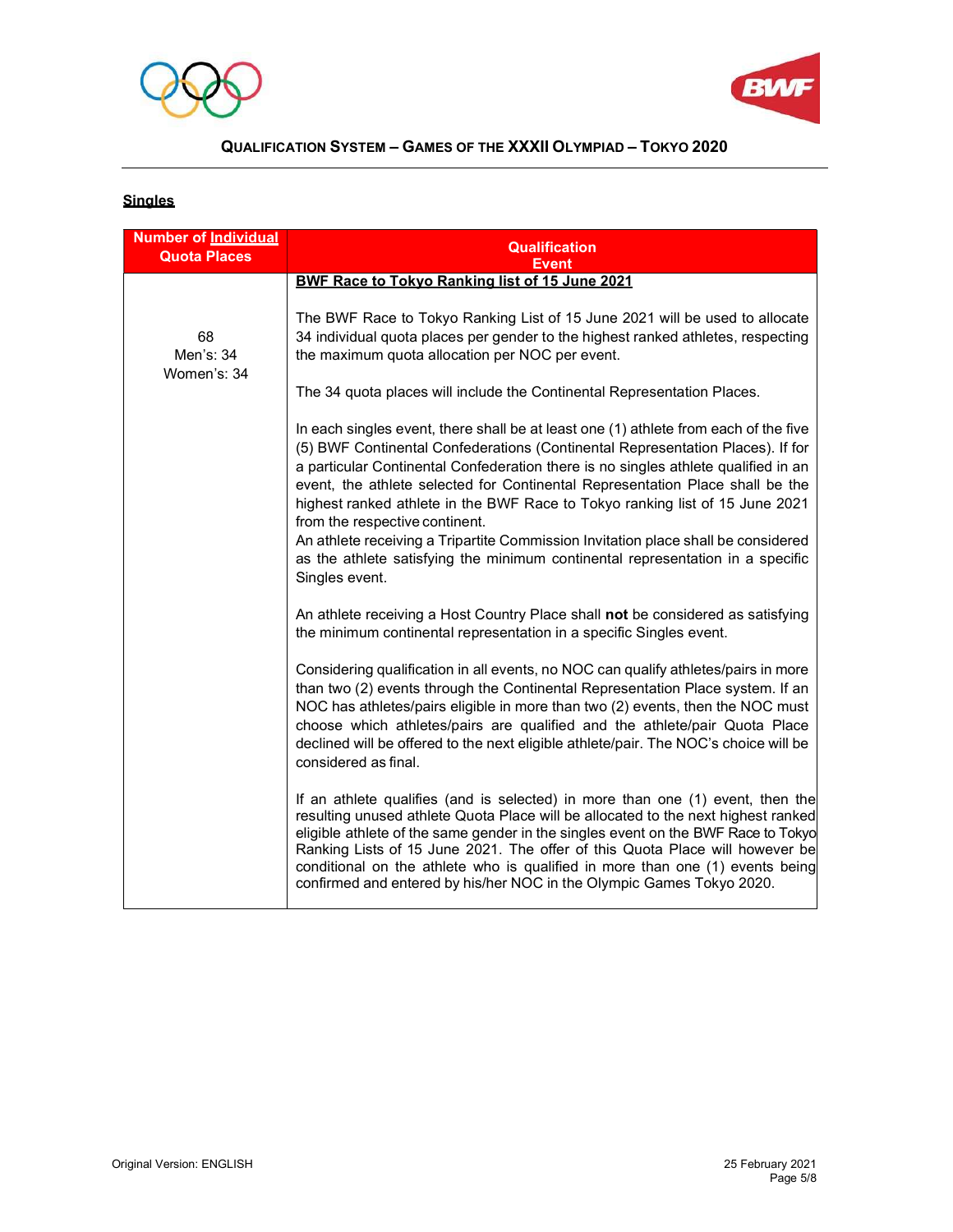



### **Doubles**

| <b>Number of Pairs</b><br><b>Quota Places</b>                                                                                         | <b>Qualification</b><br><b>Event</b>                                                                                                                                                                                                                                                                                                                                                                                                                                                                                                                                                                                                                                                                                                                                                                                                                                                                                                                                                                                                                                                                                                                                                                                                                                    |
|---------------------------------------------------------------------------------------------------------------------------------------|-------------------------------------------------------------------------------------------------------------------------------------------------------------------------------------------------------------------------------------------------------------------------------------------------------------------------------------------------------------------------------------------------------------------------------------------------------------------------------------------------------------------------------------------------------------------------------------------------------------------------------------------------------------------------------------------------------------------------------------------------------------------------------------------------------------------------------------------------------------------------------------------------------------------------------------------------------------------------------------------------------------------------------------------------------------------------------------------------------------------------------------------------------------------------------------------------------------------------------------------------------------------------|
| 48 pairs<br>Men's Doubles: 16<br>$(32 \text{athletes})$<br>Women's Doubles: 16<br>(32 athletes)<br>Mixed Doubles: 16<br>(32 athletes) | The Race to Tokyo Ranking Lists of 15 June 2021 will be used to allocate 48<br>Pairs Quota Places, to the 16 highest ranked pairs in each event, respecting the<br>maximum quota allocation per NOC per event. The 48 pairs Quota Places will<br>include the allocation of Continental Representation Places.<br>In each doubles event there shall be at least one (1) pair from each of the five<br>(5) BWF Continental Confederations (Continental Representation Place), which<br>shall be the highest ranked pair in the Race to Tokyo Ranking Lists of 15 June 2021<br>from the respective Continent provided the pair is ranked 50 or above (ranked<br>between 1-50) in the BWF Race to Tokyo Ranking list of 15 June 2021.<br>Considering qualification in all events, no NOC can qualify athletes/pairs in more<br>than two events through the Continental Representation Place system. If a NOC<br>have athletes/pairs eligible in more than two (2) events, then the NOC must<br>choose which athletes/pairs are qualified and the athlete/pair Quota Place<br>declined will be offered to the next eligible athlete/pair. The NOC's choice will be<br>considered as final.<br>If an athlete qualifies (and is selected) in more than one (1) event, then the |
|                                                                                                                                       | unused athlete quota place will be allocated to the next highest ranked athlete<br>of the same gender in the singles event on the Race to Tokyo Ranking Lists of<br>15 June 2021. The offer of this Quota Place will however be conditional on the<br>athlete who is qualified in more than one (1) events being confirmed and entered<br>by his/her NOC in the Olympic Games Tokyo 2020.                                                                                                                                                                                                                                                                                                                                                                                                                                                                                                                                                                                                                                                                                                                                                                                                                                                                               |

## **HOST COUNTRY PLACES**

The Host NOC (Japan) is entitled to one (1) Host Country Place in Men's Singles and one (1) Host Country Place in Women's Singles should the Host Country not qualify any quota place in each Singles event.

Qualification of doubles pair(s) through the Race to Tokyo Ranking List of 15 June 2021 as per the process described under Qualification Places shall not prevent the Host NOC from using the two (2) Host Country places in Singles.

The athletes receiving Host Country Places will be the highest ranked athlete(s) on the respective Single's Race to Tokyo Ranking List(s) of 15 June 2021. If there is no Host NOC athlete on the Race to Tokyo Ranking Lists, the NOC will choose and confirm the respective athletes to BWF, at the latest by 17 June 2021.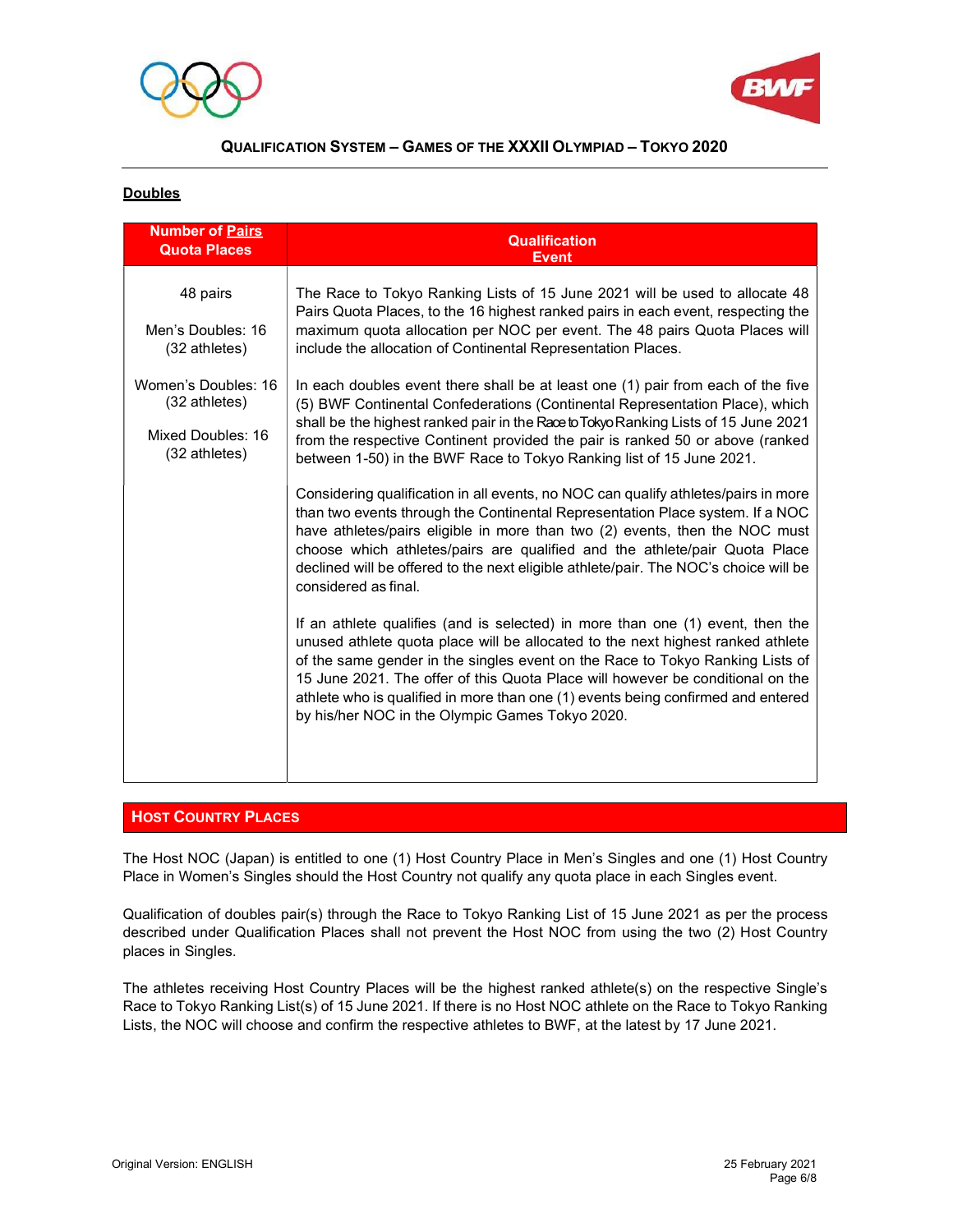



### TRIPARTITE COMMISSION INVITATION PLACES

Six (6) Tripartite Commission Invitation Places are made available to eligible NOCs at the Olympic Games Tokyo 2020: three (3) in the Men's Singles and three (3) in the Women's Singles.

On 14 October 2019, the International Olympic Committee will invite all eligible NOCs to submit their requests for Tripartite Commission Invitation Places. The deadline for NOCs to submit their requests is 15 January 2020. The Tripartite Commission will confirm, in writing, the allocation of invitation places to the relevant NOCs after the end of the qualification period for the concerned sport.

Detailed information on Tripartite Invitation places is contained in the "Games of the XXXII Olympiad, Tokyo 2020 - Olympic Games Tripartite Commission Invitation Places - Allocation Procedure and Regulations".

## E. CONFIRMATION PROCESS FOR QUOTA PLACES

The list of initially qualified athletes/pairs for each event (including Continental Representation Places, Host Country Places and Tripartite Commission Invitation Places) will be published as part of the Race to Tokyo Ranking Lists of 15 June 2021 at (www.bwfbadminton.org). BWF will inform the respective NOCs/National Federations of their allocated quota places by no later than 18 June 2021.

NOCs will then have one (1) week, until 25 June 2021 to confirm that they will use the quota places.

## **REALLOCATION OF UNUSED QUOTA PLACES**

## REALLOCATION OF UNUSED QUALIFICATION PLACES

If an allocated Quota Place (except for those pertaining to Continental Representation Places) is not confirmed by the NOC by the confirmation of quota place deadline (25 June 2021) or is declined by the NOC, the Quota Place will be reallocated to the next highest ranked eligible athlete/pair according to the Race to Tokyo Ranking Lists of 15 June 2021, who has not yet qualified for the Olympic Games. This process will be repeated in different phases until the Quota Places have been filled for each event and gender and the confirmation deadlines for the reallocation phases will be decided by BWF at its sole discretion.

If an NOC declines an athlete/pair's quota place in the first allocation phase, and then accepts a quota place for a lower ranked eligible athlete/pair in the reallocation phase, it will not be possible to enter the first athlete/pair at the time of final entries, should the lower ranked pair become unavailable.

If an allocated quota place for the purpose of Continental Representation Places is not confirmed by the NOC by the confirmation of Quota Place deadline (25 June 2021) or is declined by the NOC, the Quota Place will be reallocated to the next highest ranked eligible athlete/pair according to the Race to Tokyo Ranking List of 15 June 2021, who has not yet qualified for the Olympic Games, from that same Continental Confederation. This process will be repeated until the Quota Places has been filled for each respective Continental Confederation in the respective event/gender. If no athlete/pair is eligible for the Continental Confederation Places then the Quota Place will be allocated to the next highest ranked eligible athlete/pair according to the Race to Tokyo Ranking Lists of 15 June 2021.